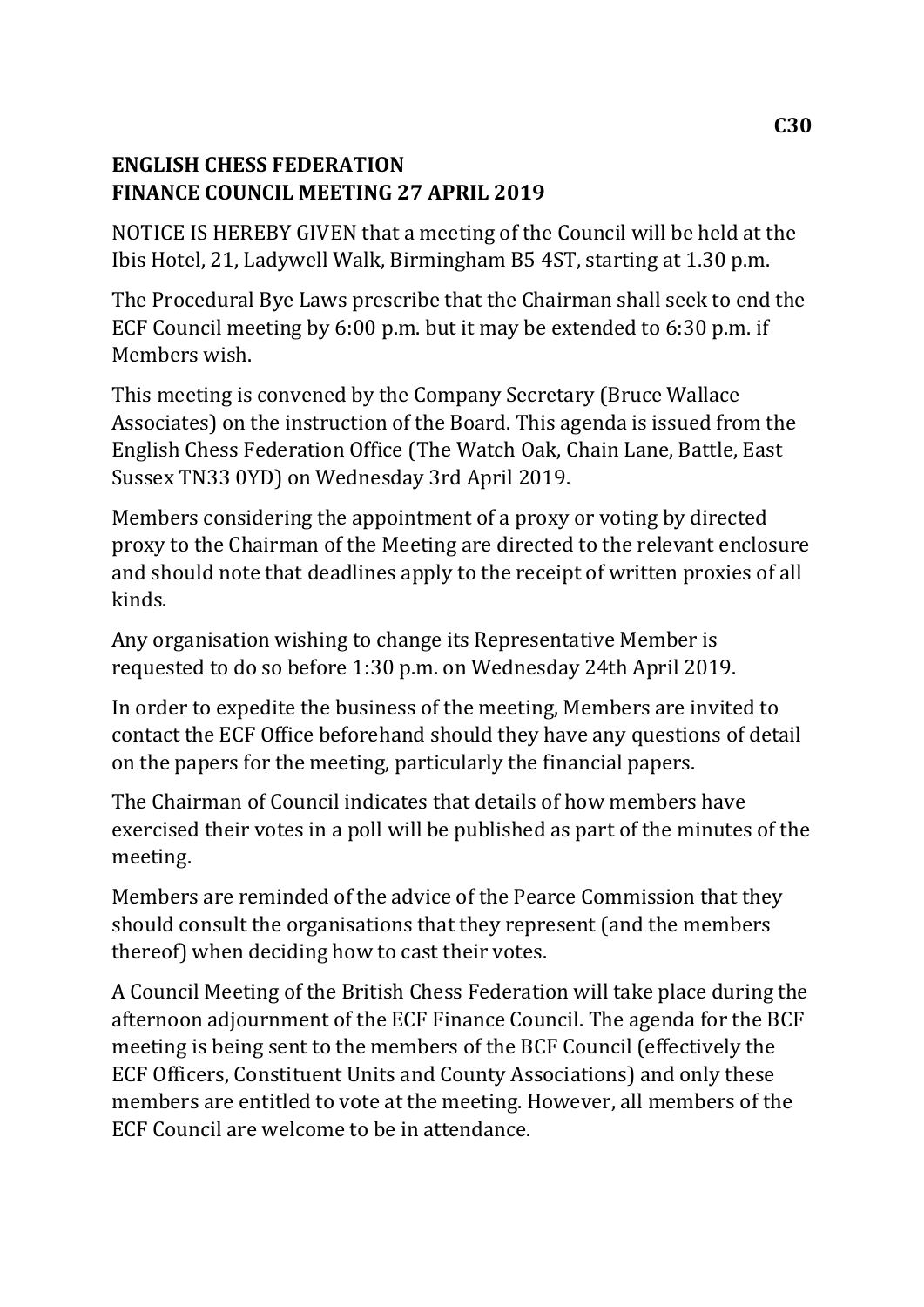# Directions

Leaving New Street Station walk west towards Hill Street and then turn left onto Hill Street. Continue on Hill Street until it becomes Hurst Street and then turn left onto Ladywell Walk, where the hotel is on the right (7 minutes walk, according to Google maps).

A 'working lunch' (sandwiches or similar) will be served on arrival at 1.00pm, and coffee will be served during the afternoon break.

### Enclosures

- (i) The Agenda
- (ii) Attendance reply form
- (iii) Directed proxy form

The full set of paperwork will be published on the ECF website at http://www.englishchess.org.uk/about/ecf-council-and-board/

Should you require to be mailed a paper copy of the documentation please contact the ECF Office.

Agenda items have been annotated as follows:

\* Paper available for download on 3 April 2019 # Paper to follow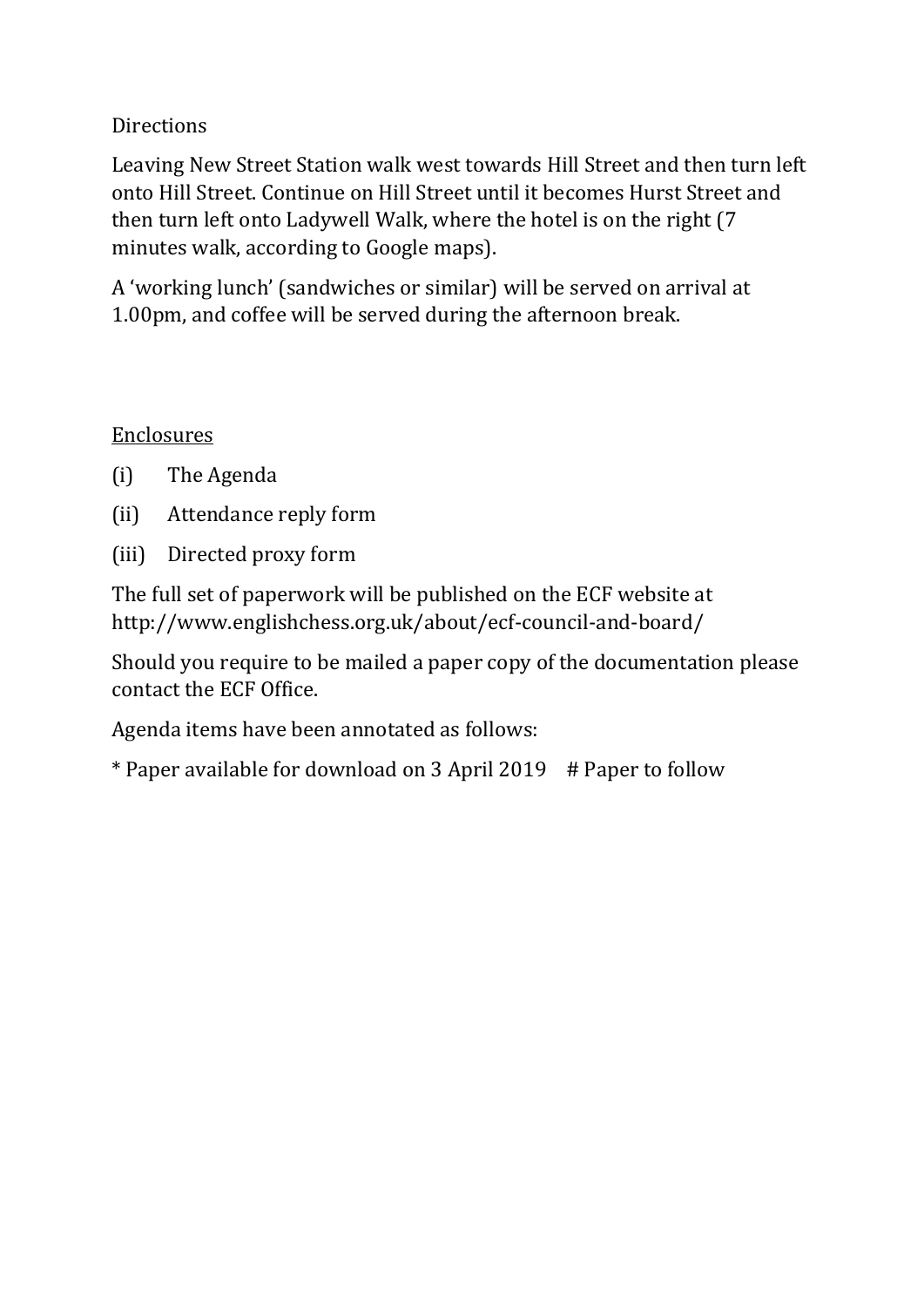# **AGENDA**

1. Appointment of Chairman

If the Chairman of Council is not present then Council will elect one of its members to chair the meeting.

2. Observation of a minute's silence to remember colleagues who have died since the last meeting

3. Notices

(a) Location of printed lists of Apologies for Absence, Members voting by individual Proxy and Members voting by Proxy to the Chairman of the Meeting.

(b) Announcement of others in attendance with the permission of the Chairman

(c) Appointment of Tellers

(d) Voting Register

Council is invited to note the Voting Register and any amendments thereto. \*

4. Approval and, if necessary, correction of minutes of the Annual General Meeting of the Council held on 13th October 2018 \*

Council is invited to consider and, if thought fit, resolve "That the Chairman of the meeting shall sign the minutes as being an accurate record."

5. Matters Arising from these Minutes and not otherwise on the agenda

6. To receive the report to Council from the Chair of the Finance Committee \*

7. To receive the report to Council from the Finance Director (Finance Council Report) \*

with supporting reports (Challenges for English Chess, International Directorate KPIs and International Directorate Budget) \*

and further to note and approve:

The proposed budget for 2019/20 and 2020/21;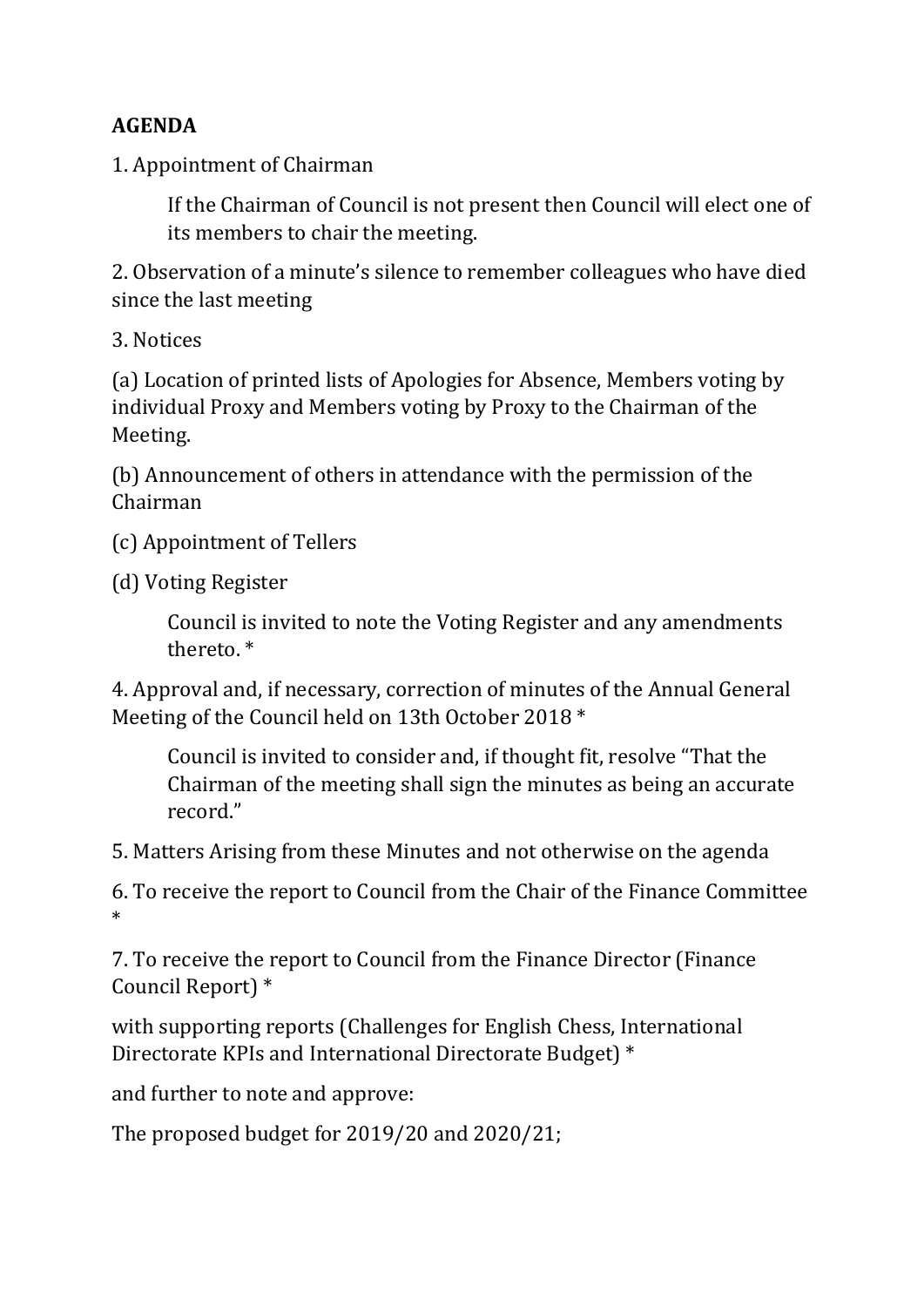New membership rates for direct members, game fees and pay to play fees for 2019/20 and 2020/21 as follows (as per Finance Director's report to Council) \*

|                             | 2019/20 | <u>2020/21</u> |
|-----------------------------|---------|----------------|
|                             | £       | £              |
| Platinum                    | 75.00   | 80.00          |
| Junior Platinum             | 75.00   | 80.00          |
| Gold                        | 39.00   | 41.00          |
| Junior Gold                 | 19.50   | 20.50          |
| Silver                      | 27.00   | 30.00          |
| Silver Junior               | 6.00    | 6.00           |
| <b>Bronze</b>               | 18.00   | 20.00          |
| <b>Bronze</b> Junior        | 6.00    | 6.00           |
| <b>FIDE Rated Events</b>    | 11.00   | 11.00          |
| Congress Pay to Play        | 9.00    | 10.00          |
| Congress Pay to Play Junior | 2.50    | 2.50           |
| Non-Members Game Fee        | 18.00   | 20.00          |
| Non-Members Game Fee Junior | 7.50    | 7.50           |
| <b>Member Organisations</b> | 64.00   | 70.00          |

#### Notes from the Chairman

As motions 8 and 9 are pertinent to the budget and membership fees following the remarks by the Finance Director we will discuss and vote on the motions first before returning to vote on budget and membership fee proposals.

Under article 18 (ECF Articles) all rates for 2020/2021 will need to be approved again at 2020 Finance Council.